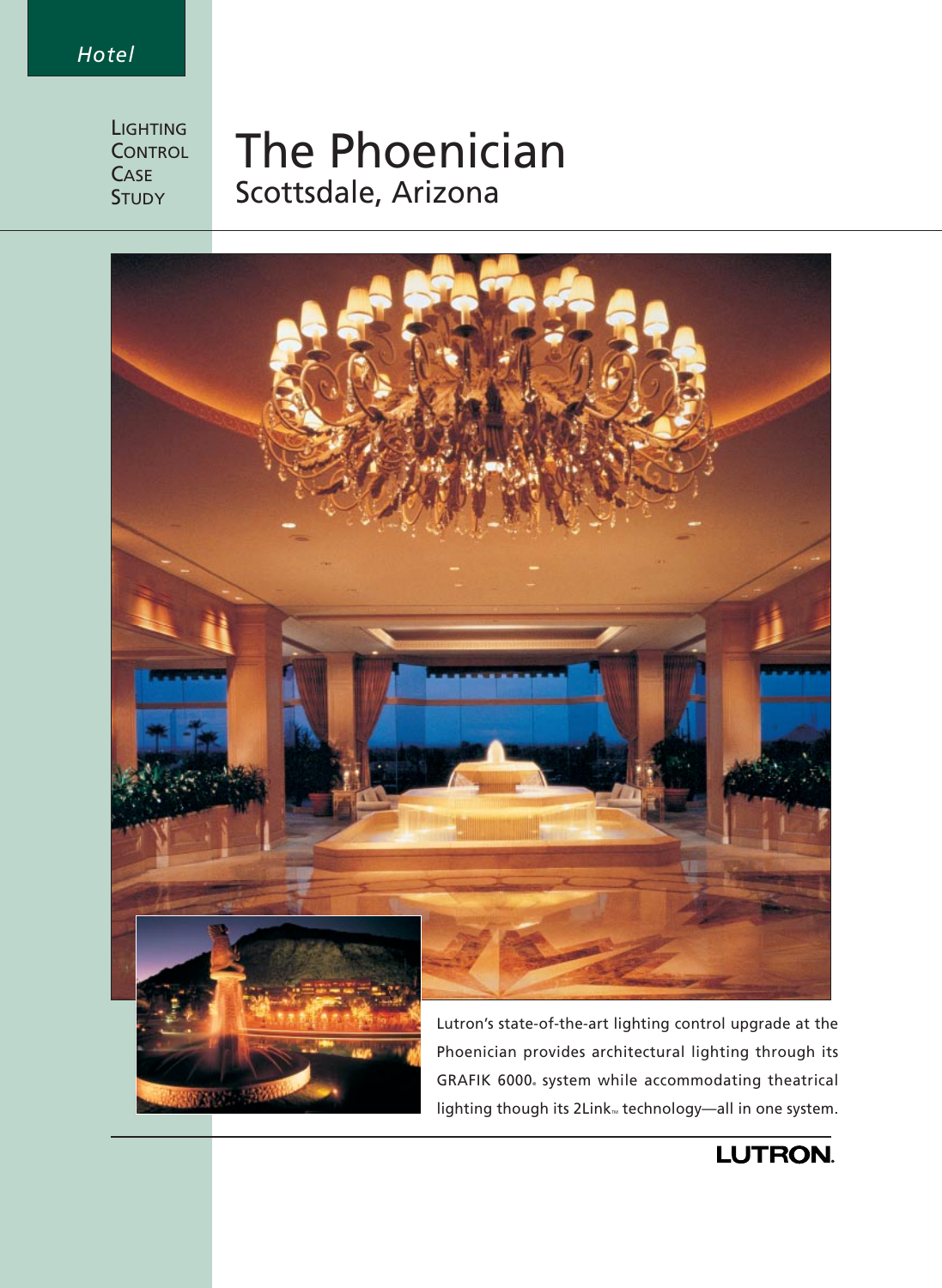

The Phoenician in Scottsdale, Arizona is an oasis of relaxation and luxury in the heart of the American Southwest. One of the premier resorts in the United States, the Phoenician is well known throughout the world, not only for catering to its guests, but also for its everevolving technology that makes it a thoroughly modern destination.

The 250-acre resort complex lies at the base of Camelback Mountain, offering breathtaking vistas of the Valley of the Sun as the backdrop for non-stop activities or for just plain taking it easy. To the guest, it appears as if every detail is managed with great ease. However, it takes a staff of 1,800 people working around the clock to make sure the Phoenician and its many systems run efficiently.

A Mobil Five-Star resort, the Phoenician is constantly updating and improving its infrastructure with the latest technology. Lighting controls, in particular, are crucial to keeping this resort running like clockwork. Lighting helps to set the mood and atmosphere in every area of the Phoenician. No matter where a guest is in the resort, lighting plays an important role in creating the feeling of luxury and serenity that is the hallmark of this desert oasis.

When the Phoenician first decided to update part of its existing lighting control system, the transition and planning proved to be an interesting challenge. The project's original plan included an update for only the main ballroom. However, this was not an easy task since the new installation could not be accomplished without shutting down the room. An upgrade to the system meant working on an extremely tight timeline and anticipating any problems that might occur beforehand to minimize installation time and time with the room out of service.

Another consideration was the history of the lighting control products already in place at the Phoenician. According to Wayne Cooper, director of technical resources at the resort, the goal of the upgrade project was "maximum flexibility and control," while maintaining some of the original hardware.

In the first phase, they wanted to upgrade the ballroom's existing lighting control system, a 15-year-old Orion lighting control system by Lutron Electronics Co., Inc., with a newer Lutron GRAFIK 6000® system. This required more than taking one system out and putting in a new one. Lutron engineers had to create a hybrid specific to the Phoenician that would link the old system with the new.

While designing the specialized system, Lutron engineers and field service personnel worked side by side with Cooper to incorporate the particular lighting control requirements he requested and to ensure that the system would work perfectly for the Phoenician. "The new controls are very straightforward," said Cooper. "Our staff learned how to use them in a very short time."

"Throughout the installation and after its completion Lutron has provided us with innovative ideas, customized solutions and qualified field service personnel."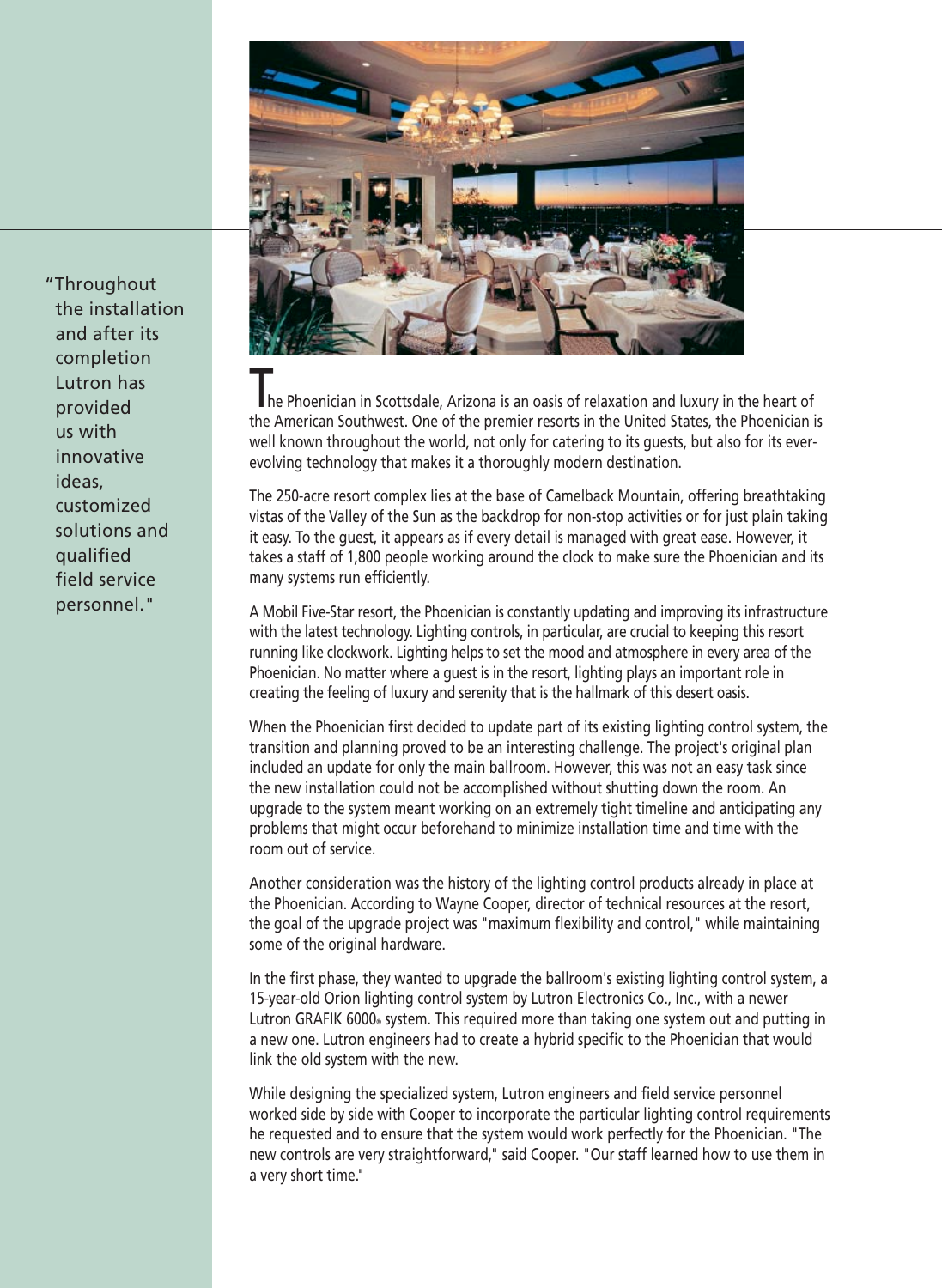"Our partnership with Lutron allows us the flexibility of control that our guests and their technical directors demand."





Happy with the first upgrade, the hotel management decided to replace the analog dimmers with new digital dimmers. They also wanted true DMX512 control of all dimmers in the ballroom. Plus, the original sheet metal panels containing the controls needed to be maintained so that the integrity of the room's design would not be jeopardized. Once again, Lutron engineers and field service personnel developed a solution that would retrofit the existing panels.

The Phoenician ballroom is a multi-functional room with the ability to be divided into seven separate sections; Cooper wanted to be able to have different lighting scenes in each of the separate areas of the ballroom. Plus, the separate sections each needed to have the capability to be controlled by architectural and theatrical lighting controls. The architectural lighting would be provided by Lutron's GRAFIK 6000® system, while theatrical lighting, including stageboards and motorized fixtures, would be brought in by entertainers and theatrical companies for special events.

Lutron's patented 2Link<sub>M</sub> technology was crucial in accommodating the Phoenician's DMX512 needs for the ballroom. The 2Link option enables Lutron dimming panels to understand commands from architectural lighting controls and theatrical lighting controls. Each system is unique, but the dimming panel is designed to 'auto-detect' which one is present and operate accordingly. The flexibility that the 2Link option provides is invaluable for the Phoenician as more than 180,000 meeting guests flock to the resort each year, and every meeting or special event in the ballroom has specific requirements. The ballroom now caters to meetings requiring architectural control by day and concerts requiring theatrical control by night, all from one lighting control system.

The Phoenician staff was extremely pleased with the final result in the ballroom; the possibilities and configurations for the ballroom setup are almost endless. Section one of the ballroom can be controlled by the GRAFIK® 6000 system, while sections two and three are hosting theatrical events and are being controlled by two separate stageboards. Whether an event requires all 22,000 square feet of the ballroom or only one small section, Lutron lighting controls or theatrical equipment can operate the lighting for any application. With the 2Link option, changing to a theatrical control is as easy as plugging in a stageboard.

After the success of the ballroom installation, the Phoenician management decided they wanted to update the second Orion system that controlled lighting in the other resort facilities, including the pool area, tennis courts and other public spaces.

"Making this modification required Lutron to cut over the new control system carefully to ensure a transparent change for our staff and patrons," said Cooper. "Throughout the installation and after its completion Lutron has provided us with innovative ideas, customized solutions and qualified field service personnel."

The installation went smoothly because, according to Cooper, "Lutron field service was cooperative, flexible and adaptable to meeting our needs in resolving challenges – no matter what they were."

"Our partnership with Lutron," added Cooper, "allows the Phoenician Resort the flexibility of control that our guests and their technical directors demand."